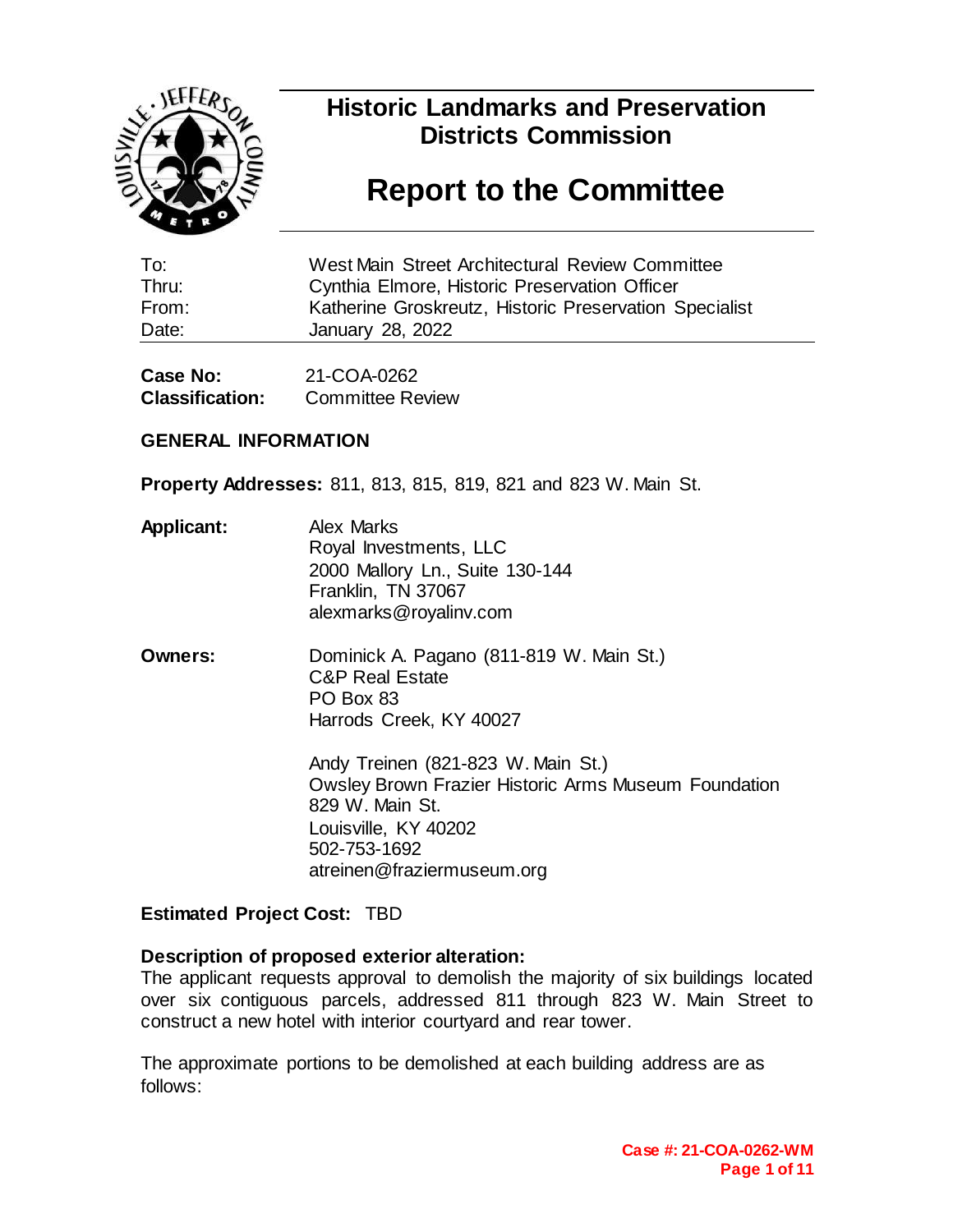- **811 W. Main St:** Approximately 90% of the west side wall and the north (rear) wall will be demolished. The east side wall from the basement level to the third floor will remain where it connects to the adjoining building at 809 W. Main. However, on the fourth floor, the entire east wall is to be demolished and about 25% of the wall will be reconstructed with salvaged brick. All but about 5% of the south facing interior of the building will be demolished. The front façade will be retained.
- **813 - 821 W. Main St:** The east and west side walls and north (rear) wall, and all but about 5% of the south facing interior of the building will be demolished. Between 815 and 819 W. Main, a middle section of the wall between the two will be rebuilt with salvaged brick on levels one through four. No portion of the fifth-floor structure will be rebuilt behind the front façade section retained at 815 W. Main. That section will remain exposed to the rooftop event space and pool located behind it. The front façades will be retained.
- **823 W. Main St:** The east side wall, north (rear) wall, and all but about 5% of the south facing interior of the building will be demolished. The west side wall will be retained on the basement level and demolished up to the front corner for levels one through four. About 20% of the south portion of these walls will be reconstructed with salvaged brick on levels one through four. The front façade will be retained.

The applicant is also proposing the new construction of a 169-key hotel with first floor commercial restaurant and/or bar space, a rooftop pool and event space, interior courtyard, and basement level parking garage accessed from W. Washington Street. The historic front facades will be shored from the street side with a new post-tensioned concrete structure and foundation behind. The new construction will occur immediately behind the facades and will integrate them.

The front third of the building will be the same approximate height of the four-story buildings of 811-813 and 819-823 W. Main Street (between 59'-4" and 63'-11"). The middle third will be five stories on the east side (81'-10") and will be open to a street level interior courtyard on the west side. On the back third, the building will be 9- to 10-stories tall (133'-10" and 156'-10") where it is adjacent to the elevated highway (I-64).

The proposal for the new construction is conceptual at the point, so this ARC meeting will focus on the demolition request and the compatibility, scale, massing, and general setbacks of the new construction. The outcome of the meeting will dictate future review processes.

#### **Communications with Applicant, Completion of Application**

Landmarks Staff meet with the applicant team to review the preliminary proposal on September 13, 2021 and provided initial feedback. The applicant met with Landmarks Staff and other Metro departments multiple times over the next few months. A site visit to view the buildings and interiors was conducted with PDS staff and the Historic Preservation Officer on November 16, 2021.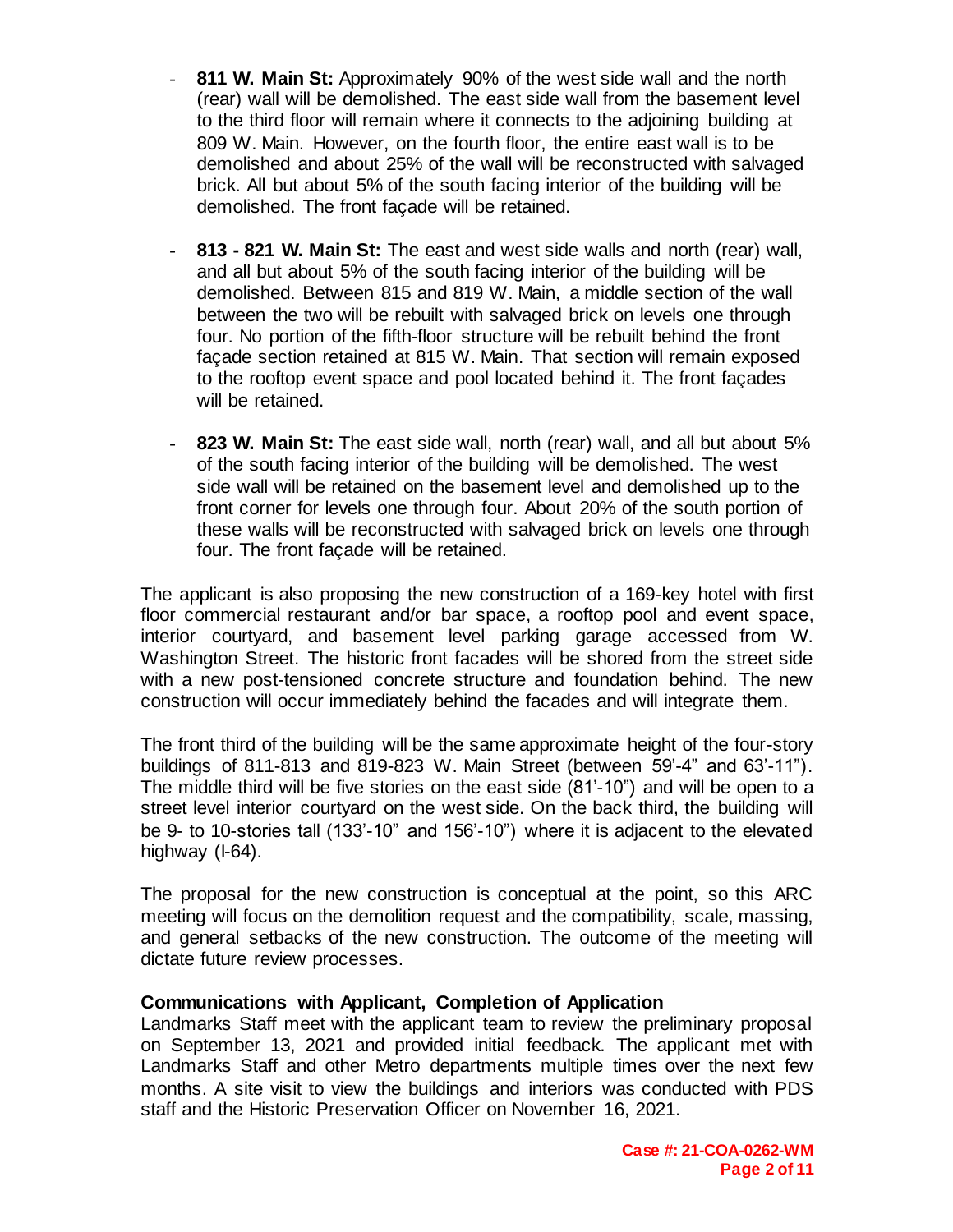The COA application package was submitted on November 22, 2021 and was determined to require ARC level review. Staff requested further documentation on December 14, 2021. Some of those documents were provided on December 23, 2021 at which time the application was considered complete. Staff requested additional documentation and clarification on January 11, 2022, which was provided same day and on January 12, 2022.

A hearing of the West Main Street Architectural Review Committee was scheduled for 5:30pm on January 19, 2022. The applicant requested a continuance for their case prior to the hearing on January 18, 2022. The meeting has been rescheduled for Wednesday, February 2, 2022 via WebEx videoconference, with in person public comment opportunity available at 444 S. 5<sup>th</sup> St. - Conference Room 101.

#### **FINDINGS**

#### **Guidelines**

The following design review guidelines, approved for the West Main Street Preservation District, are applicable to the proposed project: **Demolition** and **New Construction - Commercial.** The report of the staff's findings of fact and conclusions with respect to these guidelines is attached to this report.

The following additional findings are incorporated in this report:

#### **Site Context/ Background**

The six parcels are zoned C3 and within the Downtown Form District between N.  $8<sup>th</sup>$  and  $9<sup>th</sup>$  Streets. The six buildings are considered contributing structures not only within the West Main Street Historic Preservation District, but also the West Main Street National Register District (both established in 1974), and the Downtown Development Review Overlay District. West Main Street, particularly the sections between 6<sup>th</sup> and 9<sup>th</sup> Streets, are also nationally recognized by the American Planners Association as a "Great Places in America – Street" for its level of historic structures, cast iron storefronts, and the West Main Street Cultural Arts District. <https://www.planning.org/greatplaces/streets/2008/westmainstreet.htm>

**811-813 W. Main Street**: Constructed circa 1865, these two, four-story, stone façade Italianate style buildings have cast iron storefronts. 811 still retains a simple, one-story, cast iron storefront surround on the rear facing Washington Street. The buildings were used to store iron for river trade. In 1881, they became home to the Todd-Donigan Iron Company, which remained in the buildings for decades, which at the time also included 809 W. Main Street.

**815 W. Main Street:** Constructed circa 1890, this five-story, masonry Richardsonian Romanesque style building has a cast iron storefront on the front, and retains two simple, one-story, cast iron storefront surrounds on the rear facing Washington Street. A later addition to the block, it was constructed for the jeans clothing manufacturing firm of Tapp, Leathers and Company. Three small spires extend above the roof. The left one notes the building's construction start year of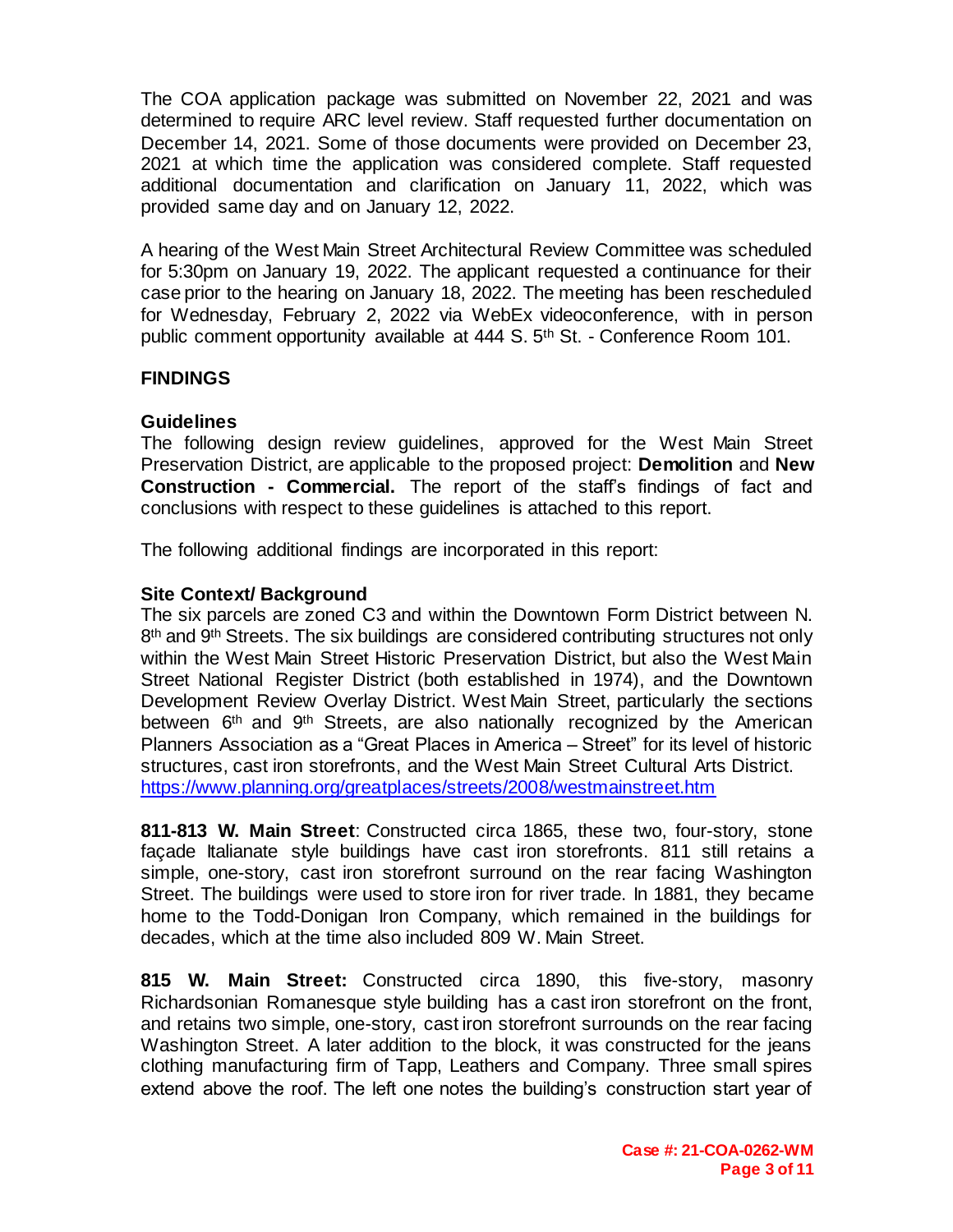1888. The center one says, "Tapp" for the building owner, and the right one notes the construction end year of 1890.

**819-823 W. Main Street:** Constructed circa 1865, these three, almost identical, four-story, stone façade Italianate style buildings have cast iron storefronts. All three still retain decorative, two-story tall cast iron storefront surrounds on the rear facing Washington Street. The buildings were owned by John Bull, a prominent patent medicine manufacturer. By the 1880s, 823 W. Main Street housed a store that still sold Bull's medicines, while the other two were occupied by J.W. Morrill and Company, dealers in wholesale saddlery and saddlery hardware, and Ingall's and Company, boot wholesalers.

These historic buildings are surrounded by a mix of other 19<sup>th</sup> century commercial buildings and some modern infill to the south across Main Street, and an elevated highway (I-64) to the north. This section of the West Main Preservation District currently remains one of the most contiguously intact blocks of historic commercial buildings within the District, with very little demolition, modern infill, or modifications as seen in other blocks along West Main Street.

#### **CONCLUSIONS - Demolition**

The proposed project calls for total demolition of the 19<sup>th</sup> century historic commercial buildings save the masonry portions of the front facades. The National Park Service, which oversees national-level historic preservation, has a Technical Preservation Services area that publishes guidance on preservation work. Preservation Brief 14 "New Exterior Additions to Historic Buildings: Preservation Concerns" [\(https://www.nps.gov/tps/how-to-preserve/briefs/14-exterior](https://www.nps.gov/tps/how-to-preserve/briefs/14-exterior-additions.htm#additions)[additions.htm#additions\),](https://www.nps.gov/tps/how-to-preserve/briefs/14-exterior-additions.htm#additions) which is the most applicable in this instance, states that for projects to meet the *Secretary of the Interior's Standards for Rehabilitation*, "a property shall be used for its historic purpose or be placed in a new use that requires minimal change to the defining characteristics of the building and its site and environment." It also states "…a new addition to a historic building has the potential to change its historic character as well as to damage and destroy significant historic materials and features," and "…preservation of historic buildings inherently implies minimal change to primary or "public" elevations and, of course, interior features as well." This Preservation Brief provides context in overall preservation principles and also serves as a tool from which some of our local Design Guidelines were derived, such as the Demolition and New Construction guidelines.

The Introduction of the **Demolition Design Guidelines** states as its fundamental basis, "*Unless the city has determined that it poses an imminent threat to life or property, do not demolish any historic structure or part of a historic structure that contributes to the integrity of any historic district, or any individual landmark or part of an individual landmark."* Furthermore, New Construction Guideline **NC2** states, "*Do not demolish contributing structures in a historic district to make way for new or large-scale construction."* Information provided by the applicant, including a Property Condition Assessment Report that reviews buildings 811, 813 and 815 W. Main, has not demonstrated that these buildings, which are contributing to the Preservation District and the National Register District, are an imminent threat to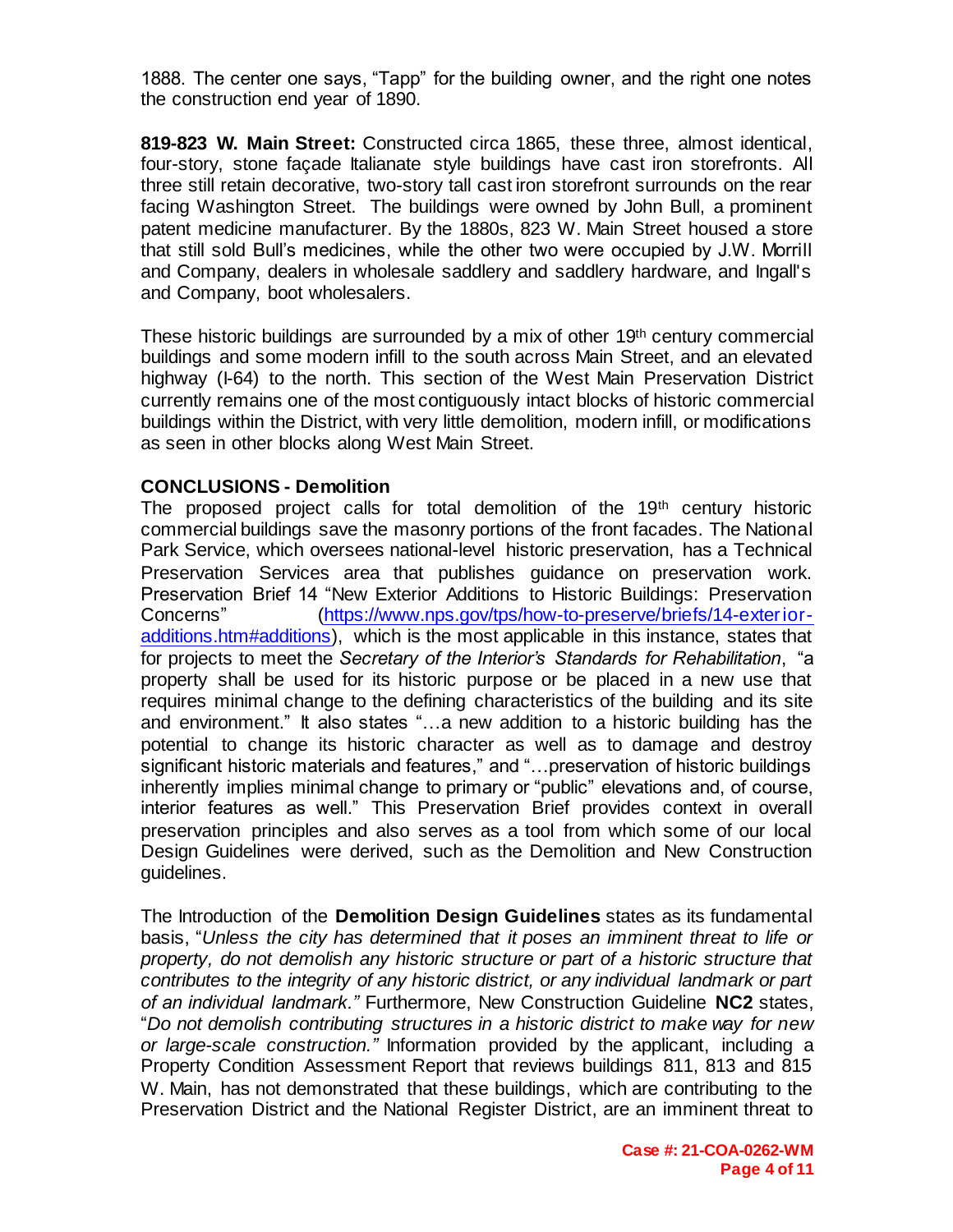life or property. The proposed demolition of almost all of these structures will severely diminish the historic fabric of each building and will adversely impact their historic integrity. Thus, the buildings will no longer be contributing to the Preservation District or the National Register District. A solution that adaptively reuses substantially more of the extant historic structures, would improve compliance with the Demolition Design Guidelines and could be supported. As the proposed demolition does not meet the fundamental intent and basis for the West Main Street Design Guidelines for **Demolition (DE1 – DE5) nor NC2**, Staff recommends denial of the project as currently proposed.

#### **CONCLUSIONS – New Construction**

While the currently proposed scope of demolition does not meet the design guidelines, the proposal for the new tower addition generally meets the applicable design guidelines for **New Construction**. For the current ARC review, only the conceptual form, scale, massing, and setbacks are being examined, rather than specific design details and materials. The new construction and rear tower addition are generally sympathetic to the forms of the historic buildings. Overall, the existing setbacks are primarily maintained on all sides. The scale of the rear tower is much taller than any building within the district and will change the spatial organization of buildings along Washington Street. However, it is deeply setback from W. Main Street and will be only partially visible from that street and will not negatively impact any established views or vistas. The tower elevation is also directly adjacent to the elevated I-64 highway, and this section of Washington Street does not experience high pedestrian traffic unlike other sections of the street in downtown. Thus, the tower is an appropriate addition on this portion of W. Main Street.

Maintaining the existing heights of the front facades, the deep front setback of the new tower, and modern design elements that make it easily discernible between what is historic and what is new are creative design features and do generally follow preservation best practices.

#### **CONCLUSIONS – Overall**

In summary, the amount of demolition currently proposed by the applicant does not meet the Demolition Design Guidelines. However, the conceptual form, scale, massing, and setbacks of the new construction does meet the New Construction Design Guidelines. The information provided by the applicant does not sufficiently demonstrate that the existing buildings cannot be more fully incorporated into the project. Thus, Staff recommends the applicant modify the demolition plan to better reflect increased re-use and renovation of the historic structures for this project. Retention solely of the front façades and rebuilding a small portion of the side walls is not sufficient preservation as intended by the Demolition Guidelines and goals of the District. There have been other projects on W. Main Street that have been successful at this and still met their code requirements. Examples include, but are not limited to, 21C Museum Hotel, Grady Hotel, Frazier History Museum, Michter's Distillery, SAR Genealogical Research Library, Humana's buildings (500 block), Old Forester, and 111 Whiskey Row. These projects were able to find creative solutions on the building interiors to adaptively reuse historic structures with similar circumstances as 811-823 W. Main Street. With a new demolition plan that saves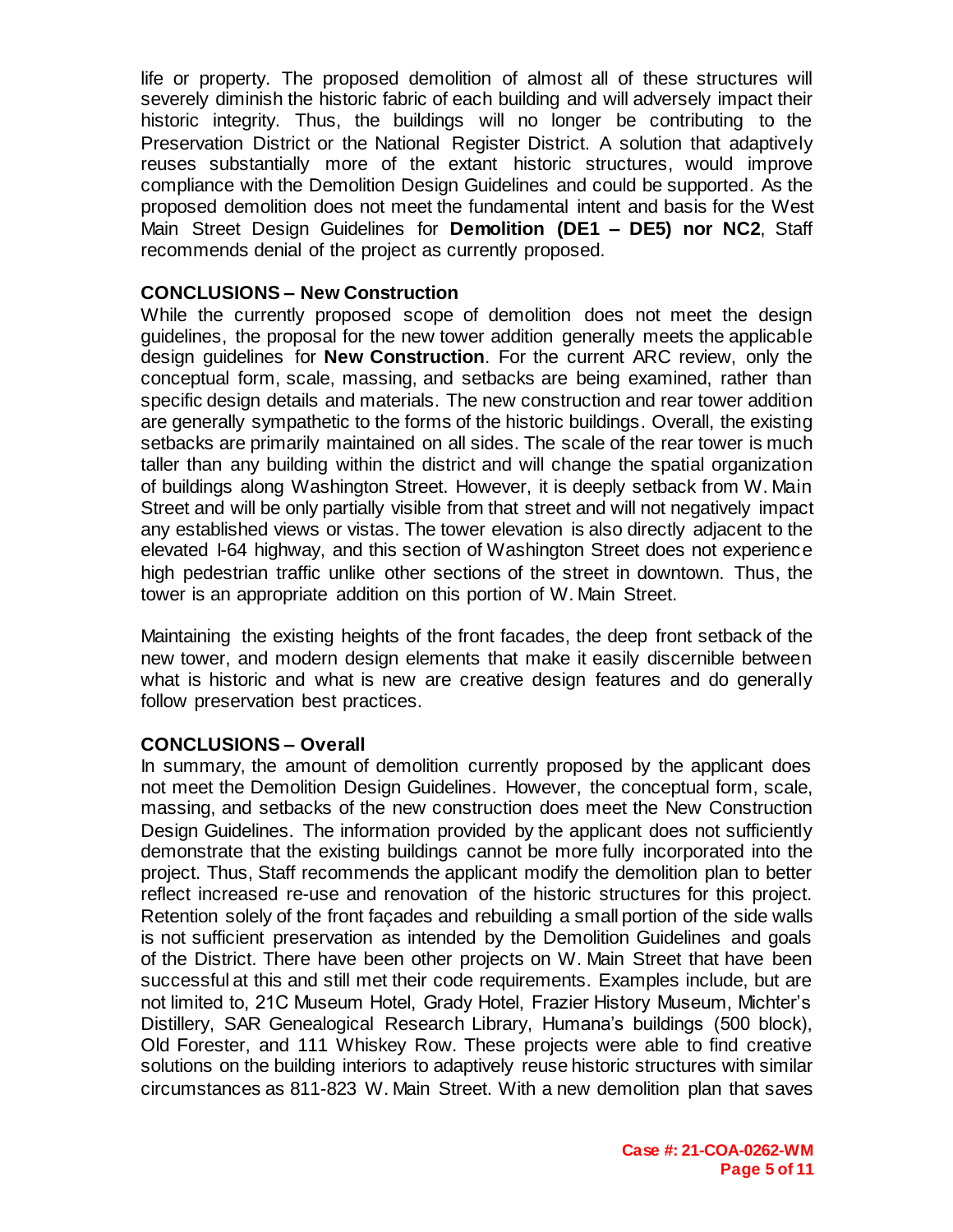more of the historic structures and only demolishes what is absolutely necessary, this application could substantially comply with the applicable Design Guidelines.

#### **RECOMMENDATION**

On the basis of the information furnished by the applicant, including the structural report and level of demolition proposed, staff recommends the request for a Certificate of Appropriateness to allow the requested demolition of all of the buildings except the façades from 811 W. Main St. through 823 W. Main St. for the new construction be **denied.**

However, in the event the West Main ARC or Landmarks Commission (on appeal or approval of an Economic Hardship Exemption) approves the requested demolition based on their analysis of the Design Guidelines and information furnished by the applicant, staff recommends the **following conditions of approval:**

- **1. The applicant shall return to ARC for additional review and final approval of the design details and materials of the new construction**
- **2. All front facades details, including windows and doors and other historic materials, shall be retained.**
- **3. No demolition shall occur nor shall any wrecking permits be issued until the New Construction has been fully approved and permits issued for its construction.**
- **4. The applicant shall provide a detailed structural plan demonstrating how the existing facades will be supported and maintained throughout the demolition and construction process.**
- **5. Any reclaimed brick used in rebuilding of exterior walls shall be brick made specifically to be exposed to the outdoors, rather than reclaimed from interior brick walls which may not have the same composition and strength for exterior exposure.**
- **6. Adjacent buildings shall be protected from damage during demolition and all new construction activities. Newly exposed walls of buildings to remain shall be protected and stabilized as necessary**

therine Groskreutz **Witter in Solution** Date

Planning and Design Coordinator

\_\_\_\_\_\_\_\_\_\_\_\_\_\_\_\_\_\_\_\_\_\_\_\_\_\_\_\_\_ 01/28/2021\_\_\_\_\_\_\_\_\_\_\_\_\_\_\_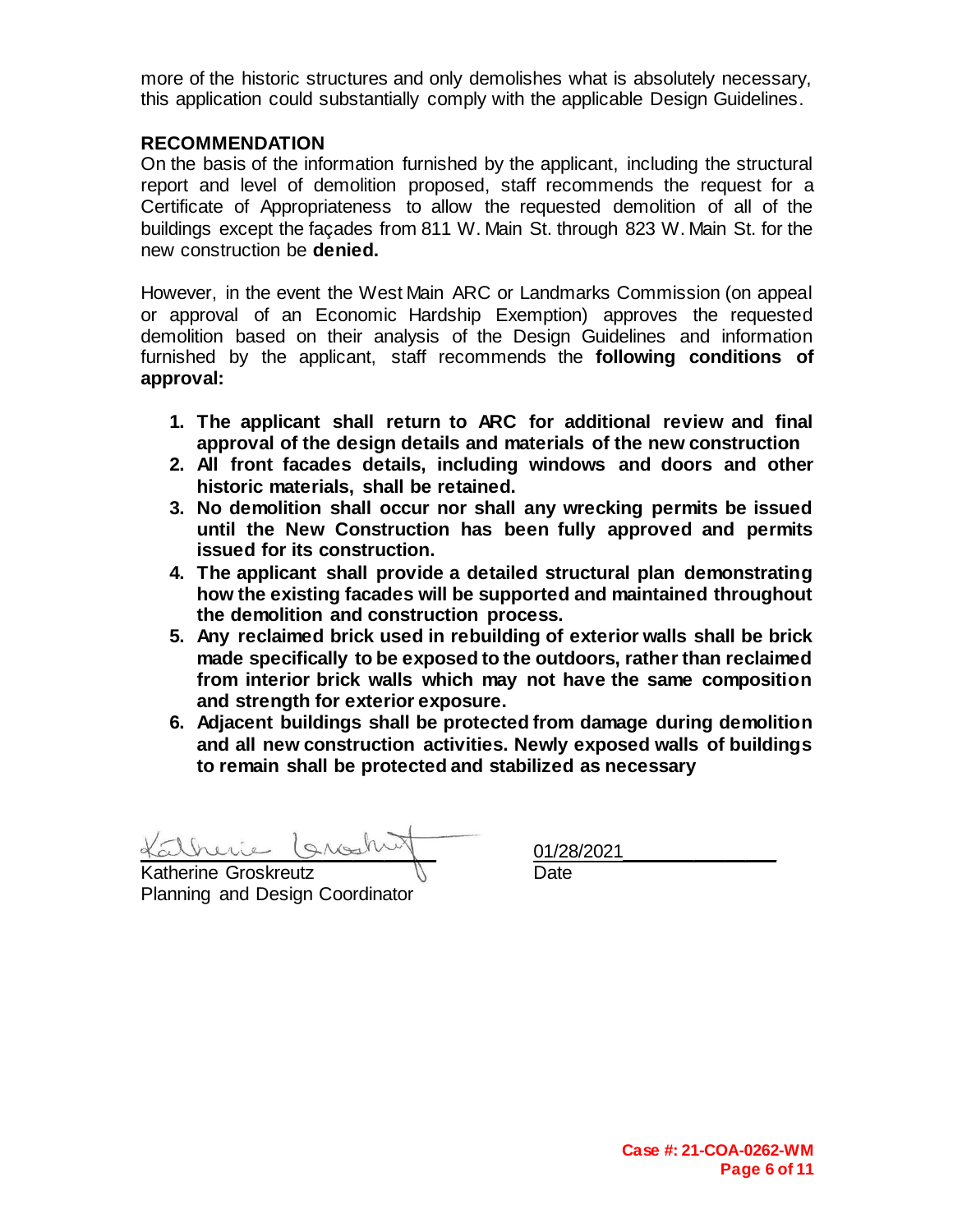## **DEMOLITION**

#### **Design Guideline Checklist From Economic Hardship Exemption**

- + Meets Guidelines NA Not Applicable
- 
- +/- Meets Guidelines with Conditions as Noted

#### **Introduction**

Unless the city has determined that it poses an imminent threat to life or property, do not demolish any historic structure or part of a historic structure that contributes to the integrity of any historic district, or any individual landmark or part of an individual landmark.

#### **Demolition by Neglect**

The deteriorated condition of a historic building attributable to the owner's failure to provide proper maintenance over an extended period of time will not be considered a mitigating circumstance in evaluations of economic hardship. Hardship that is attributable to a building's being allowed to deteriorate will be considered self-imposed; restoration costs incurred to remediate such neglect will not be considered.

| <b>Guideline</b>                                                                                                                                                                                                                                                                                                                                  |            | <b>Finding Comment</b>                                                                                                                            |
|---------------------------------------------------------------------------------------------------------------------------------------------------------------------------------------------------------------------------------------------------------------------------------------------------------------------------------------------------|------------|---------------------------------------------------------------------------------------------------------------------------------------------------|
| DE1 Do not demolish existing non-contributing buildings and<br>additions in a manner that will threaten the integrity of<br>existing contributing structures.                                                                                                                                                                                     | NA.        | All buildings are intact and<br>contributing to the Local<br>Preservation District as well as the<br>National Register District                   |
| DE2  Do take steps to assure the integrity of a w all exposed to the<br>elements by the removal of a non-historic addition.                                                                                                                                                                                                                       | <b>NA</b>  | This application is for demolition of<br>contributing buildings.                                                                                  |
| DE3  Do remove non-historic interior finishes such as plaster,<br>dryw all, or paneling that may be exposed as a result of the<br>removal of non-historic additions.                                                                                                                                                                              | NA         | This application is for demolition of<br>contributing buildings                                                                                   |
| DE4  Do infill non-historic openings in historic walls, exposed as a<br>result of the removal of the non-historic finishes.                                                                                                                                                                                                                       | <b>TBD</b> | This level of detail is not being<br>review ed at this time.                                                                                      |
| DE5  Do landscape areas that are left vacant as the result of<br>removals of non-contributing buildings and additions.<br>Topography should be made consistent with that of adjacent<br>properties. The slope and grades of land left vacant after<br>demolition should continue and be consistent with those<br>features on adjacent properties. | NA         | No areas are proposed to be left<br>vacant                                                                                                        |
| DE6 Do take measures to reestablish the street wall after<br>demolition through the use of low fences, walls, and/or<br>vegetation.                                                                                                                                                                                                               |            | While this is not applicable to the<br>Main Street side, the Washington<br>Street side will be reestablished<br>through new building construction |

- 
- Does Not Meet Guidelines NSI Not Sufficient Information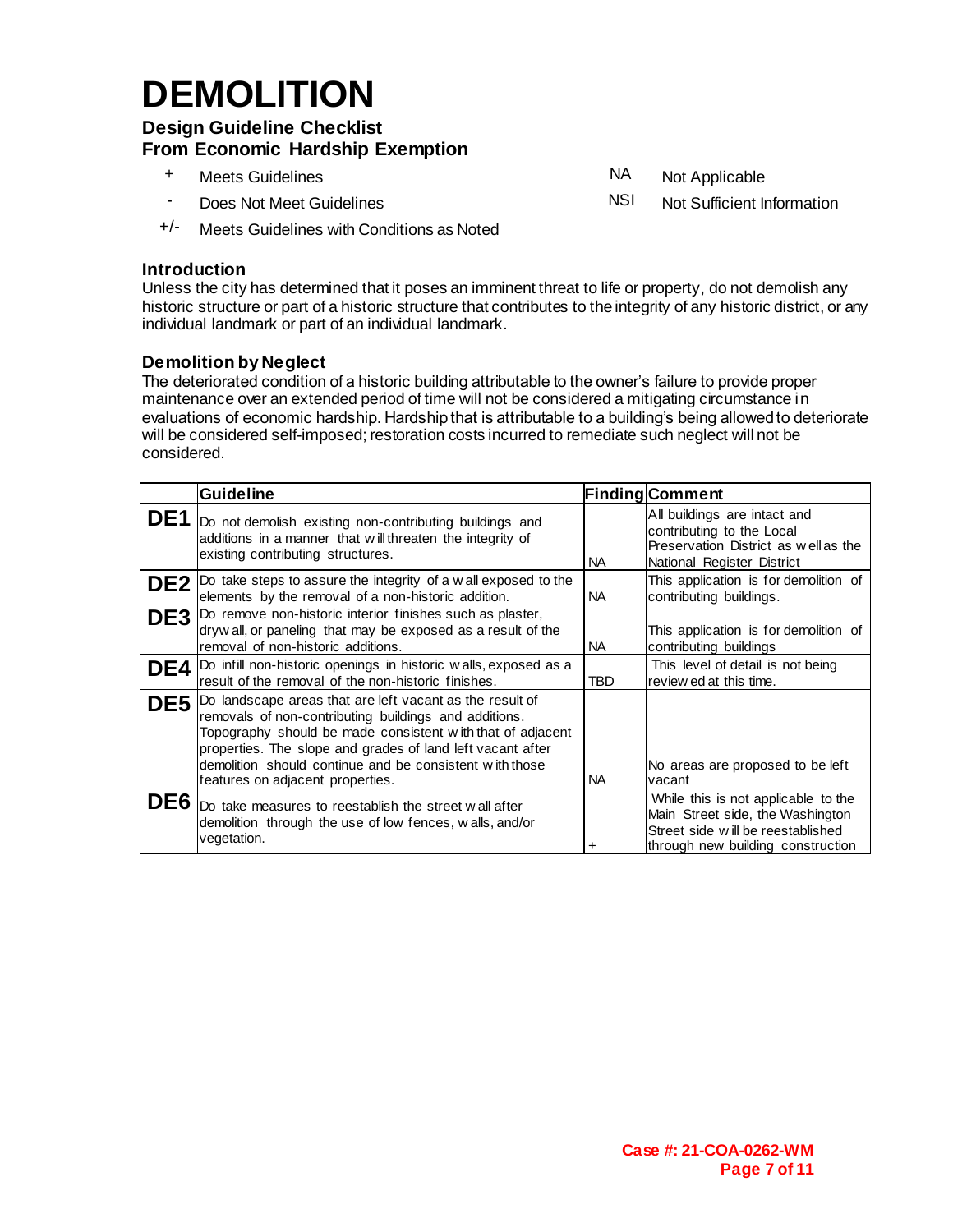# **NEW CONSTRUCTION**

#### **COMMERCIAL AND INSTITUTIONAL DESIGN GUIDELINES**

- + Meets Guidelines NA Not Applicable - Does Not Meet Guidelines NSI NSI Not Sufficient Information
- +/- Meets Guidelines with Conditions as Noted

|                 | <b>Guideline</b>                                                                                                                                                                                                                                                                                                                                                                                                            |           | <b>Finding Comment</b>                                                                                                                                                                                                                                                                                                       |
|-----------------|-----------------------------------------------------------------------------------------------------------------------------------------------------------------------------------------------------------------------------------------------------------------------------------------------------------------------------------------------------------------------------------------------------------------------------|-----------|------------------------------------------------------------------------------------------------------------------------------------------------------------------------------------------------------------------------------------------------------------------------------------------------------------------------------|
| NC <sub>1</sub> | Make sure that new designs conform to all other<br>applicable regulations including the Jefferson County<br>Development Code and Zoning District Regulations.                                                                                                                                                                                                                                                               | +         | The new construction appears to<br>meet all provisions provided<br>w ithin the Louisville Metro LDC. A<br>full analysis will be carried out<br>upon submittal of final plans.                                                                                                                                                |
| NC <sub>2</sub> | Do not demolish contributing structures in a historic<br>district to make way for new or large-scale<br>construction. Non-contributing buildings are identified<br>in each of the district or individual landmark<br>designations or National Register nominations.                                                                                                                                                         |           | All the buildings are intact and<br>contributing to the Local<br>Preservation District as well as<br>the National Register District. The<br>majority of each building would<br>be demolished to make way for<br>new, large-scale construction. If<br>more of the historic buildings was<br>retained, then this could be met. |
| NC <sub>3</sub> |                                                                                                                                                                                                                                                                                                                                                                                                                             | $\ddot{}$ | The W. Main Street side will be<br>similar as the facades will be<br>retained.                                                                                                                                                                                                                                               |
|                 | Design new construction so that the building height,<br>scale, massing, volume, directional emphasis, and<br>setback reflects the architectural context established<br>by surrounding structures.                                                                                                                                                                                                                           | $+/-$     | The height of the rear tow er<br>significantly exceeds the average<br>height found throughout the<br>district; how ever, it is deeply<br>setback and located adjacent to<br>an elevated highway. For these<br>reasons the tow er is appropriate<br>for this location.                                                        |
| NC4             | Make sure that the scale of new construction does not<br>conflict with the historic character of the district.                                                                                                                                                                                                                                                                                                              | $\ddot{}$ | The height of the rear tow er<br>significantly exceeds the average<br>height found throughout the<br>district; how ever, it is deeply<br>setback and located adjacent to<br>an elevated highway; it is not<br>likely to significantly visually<br>impact the district from W. Main<br>Street.                                |
| NC5             | Select materials and design elements for new<br>construction that are sympathetic with surrounding<br>historic buildings in the district. Materials should be of<br>a complementary color, size, texture, scale, and level<br>of craftsmanship.                                                                                                                                                                             | TBD       | Not being review ed by ARC at<br>this time                                                                                                                                                                                                                                                                                   |
| NC6             | Do not use materials in new construction that are<br>visually incompatible with surrounding historic<br>buildings within the district. Materials to be avoided<br>include: ornamental pierced concrete masonry<br>screens and w alls, "antiqued" brick, w rought-iron<br>porch columns, chain-link fencing, exterior carpeting,<br>jalousie w indows, glass block, picture w indows,<br>unpainted wood, and asphalt siding. | TBD       | Not being review ed by ARC at<br>this time<br><b>Daca #: 21-COA-0262-WM</b>                                                                                                                                                                                                                                                  |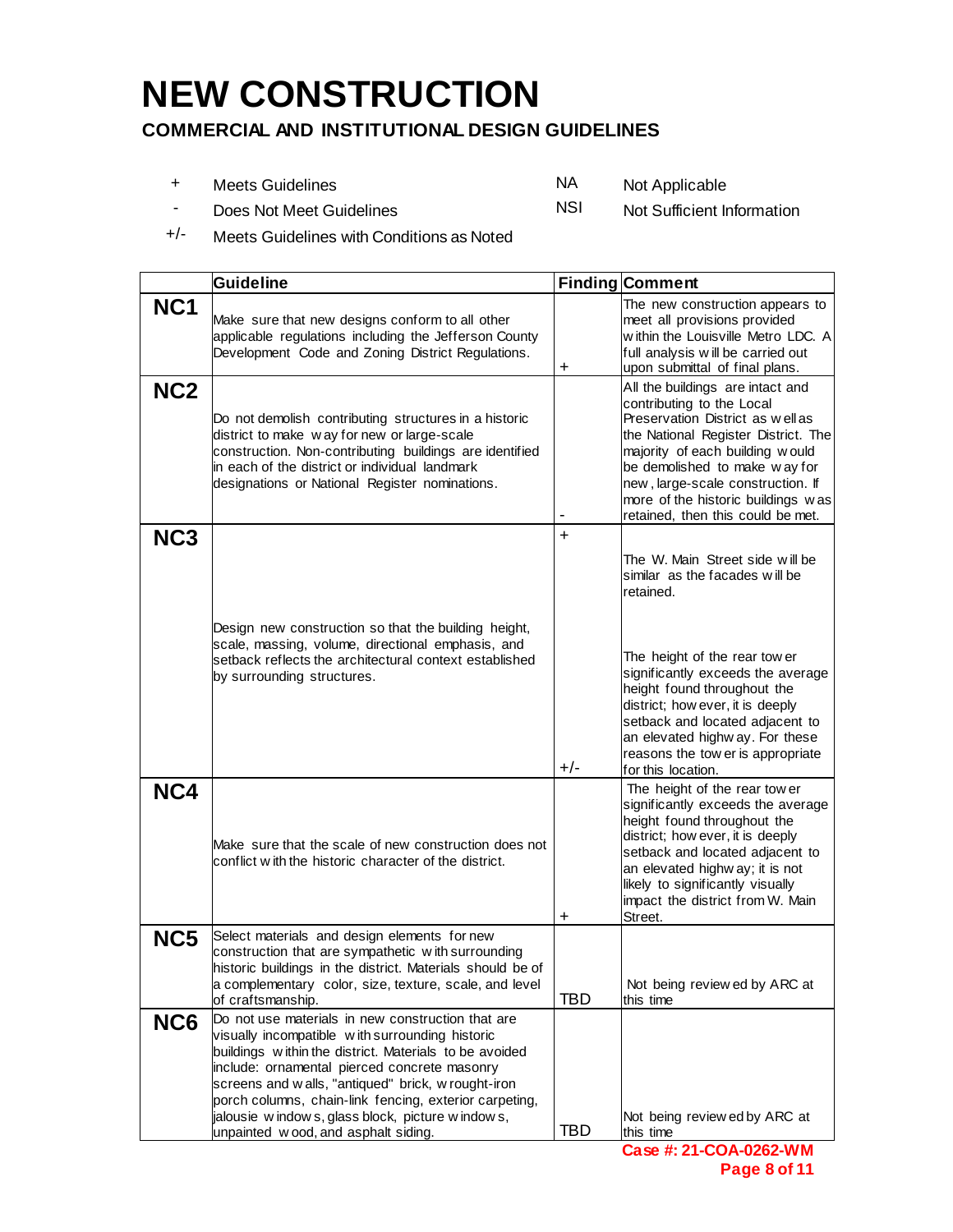| NC7             | Have new construction reinforce the human scale of<br>historic districts by emphasizing the base of the<br>building where this is a character-defining feature.                                                                                                                                                                                                                | <b>TBD</b> | Not being review ed by ARC at<br>this time                                                                                                                                                                                                                                                                                                                                                                                                                                                |
|-----------------|--------------------------------------------------------------------------------------------------------------------------------------------------------------------------------------------------------------------------------------------------------------------------------------------------------------------------------------------------------------------------------|------------|-------------------------------------------------------------------------------------------------------------------------------------------------------------------------------------------------------------------------------------------------------------------------------------------------------------------------------------------------------------------------------------------------------------------------------------------------------------------------------------------|
| NC8             | Design infill construction that enhances the<br>pedestrian-oriented character of historic commercial<br>districts. Commercial buildings should have a well-<br>defined base at the pedestrian level with details<br>conveying a sense of horizontality and progression<br>along the sidew alk.                                                                                 | TBD        | Not being review ed by ARC at<br>this time                                                                                                                                                                                                                                                                                                                                                                                                                                                |
| NC <sub>9</sub> | Design new construction in such a w ay that it does not<br>disrupt important public views and vistas.                                                                                                                                                                                                                                                                          | +          | The deep setback of the tow er is<br>unlikely to disrupt view s and<br>vistas from street level,<br>particularly from pedestrian<br>vantages along W. Main Street                                                                                                                                                                                                                                                                                                                         |
|                 | NC10 Plant canopy trees in front of any large-scale new<br>construction to provide a visual sense of consistency<br>along a streetscape.                                                                                                                                                                                                                                       | <b>TBD</b> | Not being review ed by ARC at<br>this time                                                                                                                                                                                                                                                                                                                                                                                                                                                |
| <b>NC11</b>     | Reinforce existing patterns of open space and<br>enclosure, created by circulation routes, fences, w alls,<br>lawns, and allees of trees, in designs for new<br>construction.                                                                                                                                                                                                  | <b>TBD</b> | Not being review ed by ARC at<br>this time                                                                                                                                                                                                                                                                                                                                                                                                                                                |
| <b>NC12</b>     | Design infill construction that reinforces the spatial<br>organization established by surrounding buildings.<br>The character of historic streetscapes relies heavily on<br>the visual continuity established by the repetition of<br>similarly-designed facades.                                                                                                              | $+/-$      | The new construction is proposed<br>to begin behind the historic<br>facades; how ever, by only<br>keeping the historic façades, the<br>character of the streetscape is<br>changed as the visual depth of<br>the building and its reconstructed<br>side walls will be different as the<br>sides wall of 811, 823, and the<br>upper story side walls of 815 are<br>clearly visible from the street. If<br>more of the historic buildings was<br>retained, then this could be better<br>met. |
|                 | NC13 Design infill construction in such a way that the<br>açade's organization closely relates to surrounding<br>buildings. Window and door openings should be<br>similar in size to their historic counterparts, as should<br>the proportion of w indow to w all space. Cornice lines,<br>columns, and storefronts are other important<br>character-defining facade elements. | TBD        | Not being review ed by ARC at<br>this time                                                                                                                                                                                                                                                                                                                                                                                                                                                |
|                 | NC14 Design new construction so that the building mass has<br>a similar sense of lightness or weightiness as<br>surrounding historic structures. Mass is determined by<br>the proportion of solid surfaces (walls) to voids<br>(window and door openings).                                                                                                                     | +          | The proposed tow er addition will<br>have more voids and appear<br>lighter than the surrounding<br>masonry buildings; how ever, this<br>distinguishes it as new<br>construction.                                                                                                                                                                                                                                                                                                          |
|                 | NC15 Maintain historic patterns of window and door<br>proportion and placement in designs for new<br>construction.                                                                                                                                                                                                                                                             | TBD        | Not being review ed by ARC at<br>this time                                                                                                                                                                                                                                                                                                                                                                                                                                                |
|                 | NC16 Develop designs for new construction using windows<br>that are sympathetic to the window patterns of<br>surrounding buildings. Use of comparable frame<br>dimensions, proportions, and muntin configurations is<br>encouraged.                                                                                                                                            | <b>TBD</b> | Not being review ed by ARC at<br>this time                                                                                                                                                                                                                                                                                                                                                                                                                                                |
| <b>NC17</b>     | Develop designs for new construction using front<br>doors that are sympathetic to the door patterns of<br>surrounding buildings. Use of comparable frame<br>dimensions, proportion, and panel and light<br>configuration is encouraged.                                                                                                                                        | <b>TBD</b> | Not being review ed by ARC at<br>this time                                                                                                                                                                                                                                                                                                                                                                                                                                                |
| <b>NC18</b>     | Design new construction so that the orientation of the<br>main entrance is the same as the majority of other<br>buildings on the street.                                                                                                                                                                                                                                       | TBD        | Not being review ed by ARC at<br>this time                                                                                                                                                                                                                                                                                                                                                                                                                                                |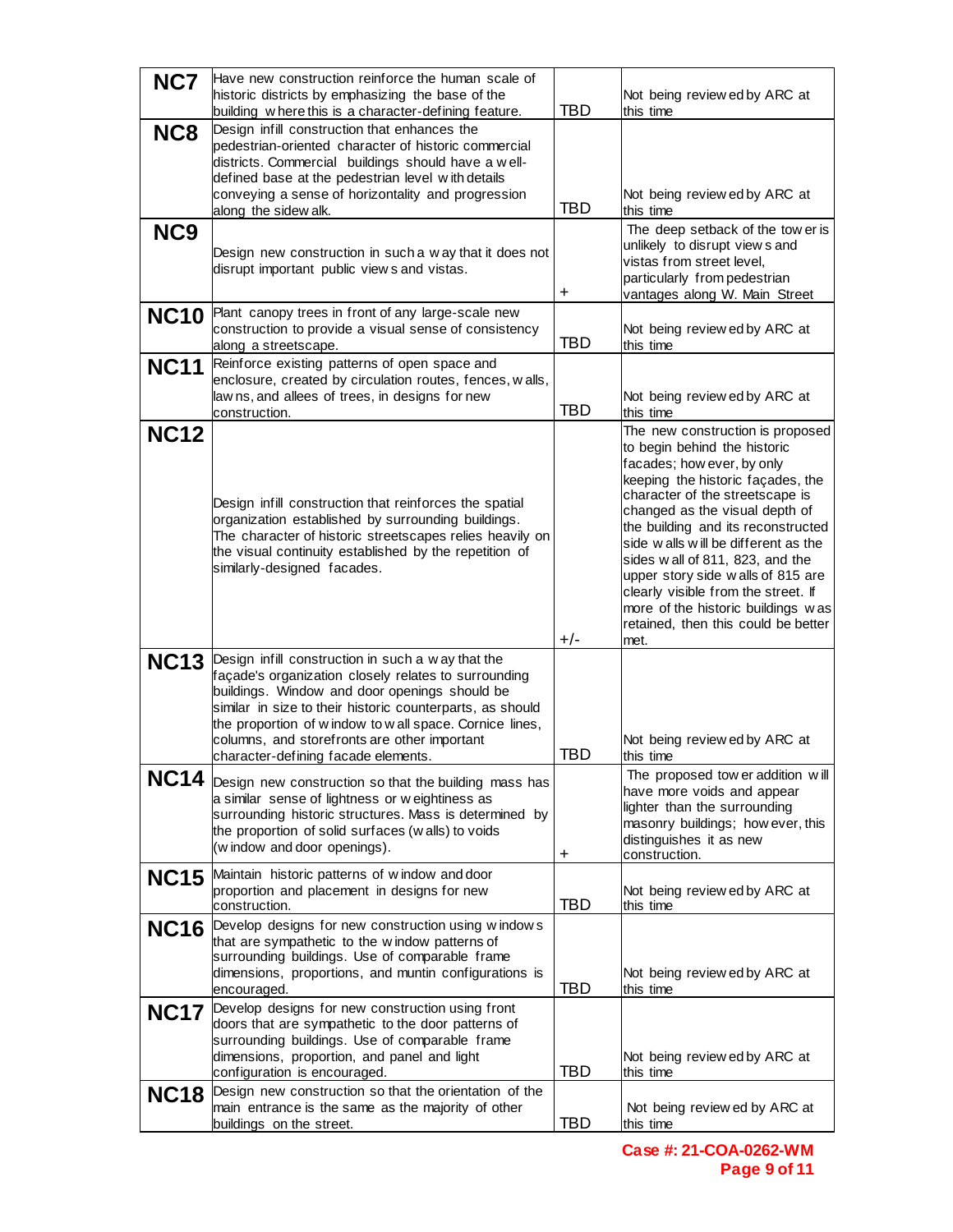| <b>NC19</b> | Retain the character-defining features of a historic<br>building when undertaking accessibility code-required                                                                                                                                                                                                                                                                 |            |                                                                                                                                                                                                                                          |
|-------------|-------------------------------------------------------------------------------------------------------------------------------------------------------------------------------------------------------------------------------------------------------------------------------------------------------------------------------------------------------------------------------|------------|------------------------------------------------------------------------------------------------------------------------------------------------------------------------------------------------------------------------------------------|
|             | w ork.                                                                                                                                                                                                                                                                                                                                                                        | <b>TBD</b> | Not being review ed by ARC at<br>this time                                                                                                                                                                                               |
| <b>NC20</b> | Investigate removable or portable ramps as options to<br>providing barrier-free access.                                                                                                                                                                                                                                                                                       | <b>TBD</b> | Not being review ed by ARC at<br>this time                                                                                                                                                                                               |
| <b>NC21</b> | Locate handicapped access ramps on secondary<br>elevations w herever possible. If locating a ramp on the                                                                                                                                                                                                                                                                      |            |                                                                                                                                                                                                                                          |
|             | primary façade is required, it should be installed in a<br>w ay that does not damage historic fabric and is as                                                                                                                                                                                                                                                                |            | Not being review ed by ARC at                                                                                                                                                                                                            |
|             | unobtrusive as possible.                                                                                                                                                                                                                                                                                                                                                      | TBD        | this time                                                                                                                                                                                                                                |
| <b>NC22</b> | Design infill construction so that it is compatible with<br>the average height and width of surrounding buildings.<br>The rhythm of the façade should also reflect the<br>characteristic rhythm of existing buildings on the<br>street. Vertical elements (doors, columns, and<br>storefronts) should be spaced approximately every 20<br>to 40 feet at the pedestrian level. | +          | The rhythm of the W. Main<br>Street facades will remain the<br>same as they are to be retained.<br>While the Washington Street side<br>will be new and taller than the<br>surrounding buildings, it is<br>appropriate for this location. |
|             | NC23 Design new construction to have a floor-to-floor height<br>that is within 10 percent of adjacent historic                                                                                                                                                                                                                                                                |            |                                                                                                                                                                                                                                          |
|             | construction w here the floor-to-floor height is relatively<br>consistent, and a character-defining feature.                                                                                                                                                                                                                                                                  | <b>TBD</b> | Not being review ed by ARC at<br>this time                                                                                                                                                                                               |
| <b>NC24</b> | Incorporate set-back upper stories into designs for<br>new construction that exceed the established cornice                                                                                                                                                                                                                                                                   |            |                                                                                                                                                                                                                                          |
|             | line.                                                                                                                                                                                                                                                                                                                                                                         | $\ddot{}$  |                                                                                                                                                                                                                                          |
|             | NC25 Maintain the historic rhythm of the streetscape. The<br>space betw een new construction and existing                                                                                                                                                                                                                                                                     |            |                                                                                                                                                                                                                                          |
|             | structures should fall within 20 percent of the average<br>spacing for the block. New construction should be built                                                                                                                                                                                                                                                            |            |                                                                                                                                                                                                                                          |
|             | out to the property lines w here this is a character-<br>defining feature.                                                                                                                                                                                                                                                                                                    | <b>TBD</b> | Not being review ed by ARC at<br>this time                                                                                                                                                                                               |
| <b>NC26</b> | Historic commercial properties have long been<br>anchors in Louisville's preservation districts.                                                                                                                                                                                                                                                                              |            |                                                                                                                                                                                                                                          |
|             | Construction of commercial properties on vacant                                                                                                                                                                                                                                                                                                                               |            |                                                                                                                                                                                                                                          |
|             | corner lots should preferably be built to the corner with<br>an entrance oriented to the corner.                                                                                                                                                                                                                                                                              | <b>NA</b>  | This is not a corner lot.                                                                                                                                                                                                                |
| <b>NC27</b> | Maintain historic setback patterns. In order to maintain<br>the continuity of the streetscape, setbacks for new                                                                                                                                                                                                                                                               |            |                                                                                                                                                                                                                                          |
|             | construction should either match that of adjacent                                                                                                                                                                                                                                                                                                                             |            |                                                                                                                                                                                                                                          |
|             | buildings where all share the same setback or be<br>w ithin 20 percent of neighboring structures in areas                                                                                                                                                                                                                                                                     |            |                                                                                                                                                                                                                                          |
|             | with varied setbacks.<br>Ensure that the roofs of new buildings relate to those                                                                                                                                                                                                                                                                                               | +          |                                                                                                                                                                                                                                          |
| <b>NC28</b> | of neighboring historic structures in pitch, complexity,                                                                                                                                                                                                                                                                                                                      | TBD        | Not being review ed by ARC at                                                                                                                                                                                                            |
| <b>NC29</b> | and visual appearance of materials.<br>Follow the precedent set by adjacent buildings when                                                                                                                                                                                                                                                                                    |            | this time                                                                                                                                                                                                                                |
|             | designing rooflines for infill construction. Where the<br>predominate form is flat, built-up roofs are preferred.                                                                                                                                                                                                                                                             |            |                                                                                                                                                                                                                                          |
|             | Where the predominate form is complex and steeply<br>pitched, that is preferred. In blocks characterized by                                                                                                                                                                                                                                                                   |            |                                                                                                                                                                                                                                          |
|             | shallow-pitched roofs and pronounced overhangs with                                                                                                                                                                                                                                                                                                                           |            |                                                                                                                                                                                                                                          |
|             | exposed rafters, these elements should be<br>incorporated.                                                                                                                                                                                                                                                                                                                    | TBD        | Not being review ed by ARC at<br>this time                                                                                                                                                                                               |
| <b>NC30</b> | Design new construction so that the orientation of the<br>main roof form is parallel with the majority of other                                                                                                                                                                                                                                                               |            |                                                                                                                                                                                                                                          |
|             | oofs on the street w here roof forms are relatively<br>consistent and a character-defining feature.                                                                                                                                                                                                                                                                           | TBD        | Not being review ed by ARC at<br>this time                                                                                                                                                                                               |
| <b>NC31</b> | Design new construction to emphasize the existing<br>cornice line on each block where this is a character-                                                                                                                                                                                                                                                                    |            |                                                                                                                                                                                                                                          |
|             | defining feature.                                                                                                                                                                                                                                                                                                                                                             | TBD        | Not being review ed by ARC at<br>this time                                                                                                                                                                                               |
| <b>NC32</b> | Integrate mechanical systems into new construction in<br>such a w ay that rooftops remain uncluttered.                                                                                                                                                                                                                                                                        | <b>TBD</b> | Not being review ed by ARC at<br>this time                                                                                                                                                                                               |
| <b>NC33</b> | Make provisions for screening and storage of trash<br>receptacles w hen designing new construction.                                                                                                                                                                                                                                                                           | TBD        | Not being review ed by ARC at<br>this time                                                                                                                                                                                               |